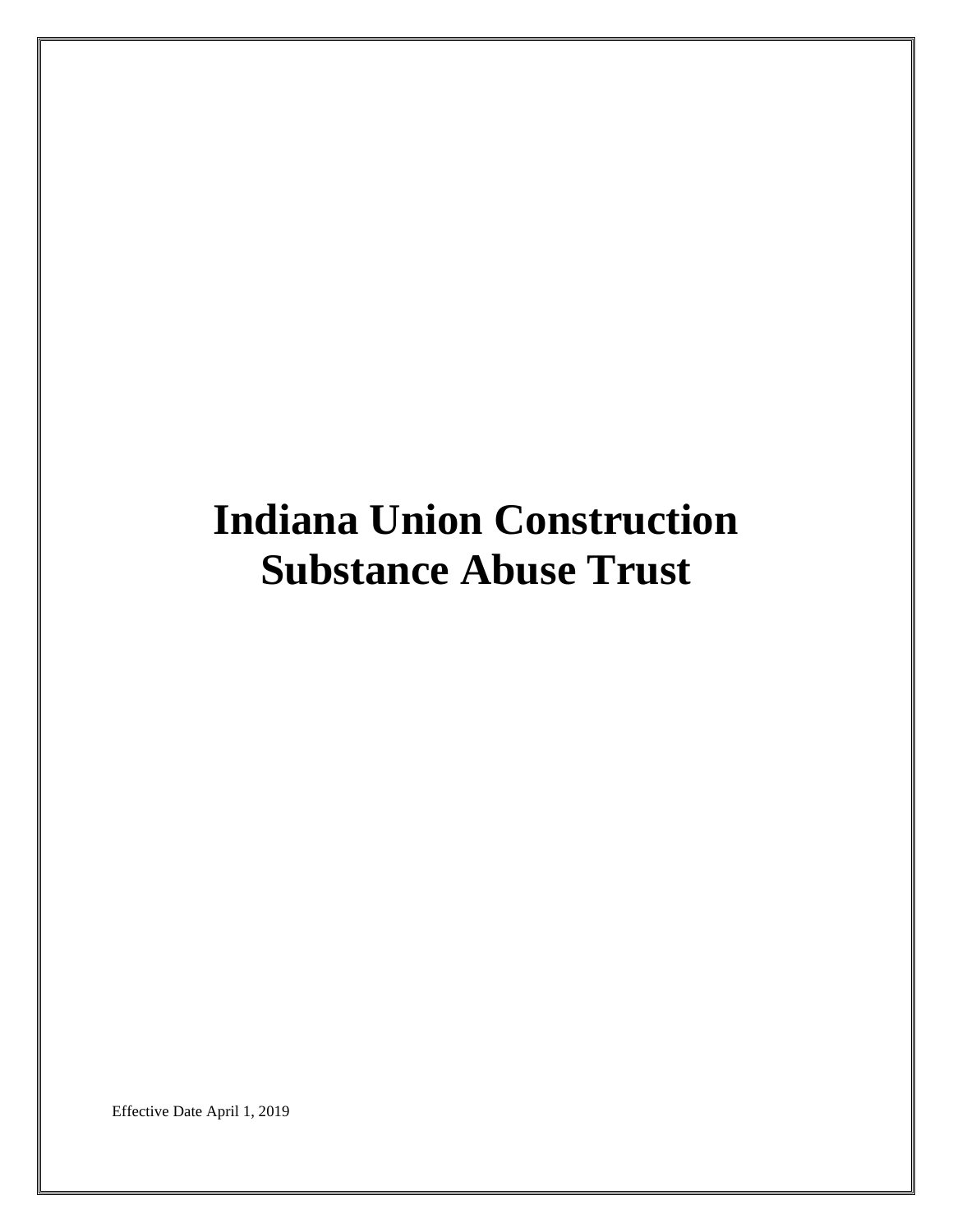# **TABLE OF CONTENTS**

| <b>INTRODUCTION</b>                                                    | 3                       |
|------------------------------------------------------------------------|-------------------------|
| <b>THE POLICY</b>                                                      | 3                       |
| <b>DRUG TESTING</b>                                                    | $\overline{\mathbf{4}}$ |
| <b>ESTABLISHED DRUG LEVELS</b>                                         | 6                       |
| <b>ALCOHOL TESTING</b>                                                 | $6\phantom{1}6$         |
| <b>INITIAL TESTING</b>                                                 | $\overline{7}$          |
| <b>PAYMENT FOR TESTING</b>                                             | $\overline{7}$          |
| <b>DILUTED TESTS</b>                                                   | $\overline{7}$          |
| <b>REFUSAL TO TEST</b>                                                 | 8                       |
| <b>RANDOM TESTING</b>                                                  | 8                       |
| <b>PROBABLE CAUSE TESTING</b>                                          | 9                       |
| <b>POST ACCIDENT/INCIDENT TESTING</b>                                  | 10                      |
| <b>RETURN-TO-WORK AND FOLLOW-UP TESTING</b>                            | 10                      |
| <b>CONSEQUENCES FOR A POSITIVE TEST</b>                                | 11                      |
| <b>DISPUTED POSITIVE RESULTS</b>                                       | 12                      |
| <b>CRAFT PERSONNEL WORK ASSIGNMENTS</b>                                | 12                      |
| <b>STATUS CONFIRMATION</b>                                             | 13                      |
| <b>CARD MANAGER</b>                                                    | 13                      |
| <b>AMENDMENTS TO THE POLICY</b>                                        | 14                      |
| <b>OWNER MANDATED PROGRAMS</b>                                         | 14                      |
| <b>APPLICANT'S/CURRENT CARDHOLDER'S INSTRUCTIONS &amp; INFORMATION</b> | 13                      |
| <b>DEFINITIONS</b>                                                     | 15                      |
|                                                                        |                         |
|                                                                        |                         |

**ATTACHMENT I: IUCSAT DRUG TEST INSTRUCTION SHEET 17**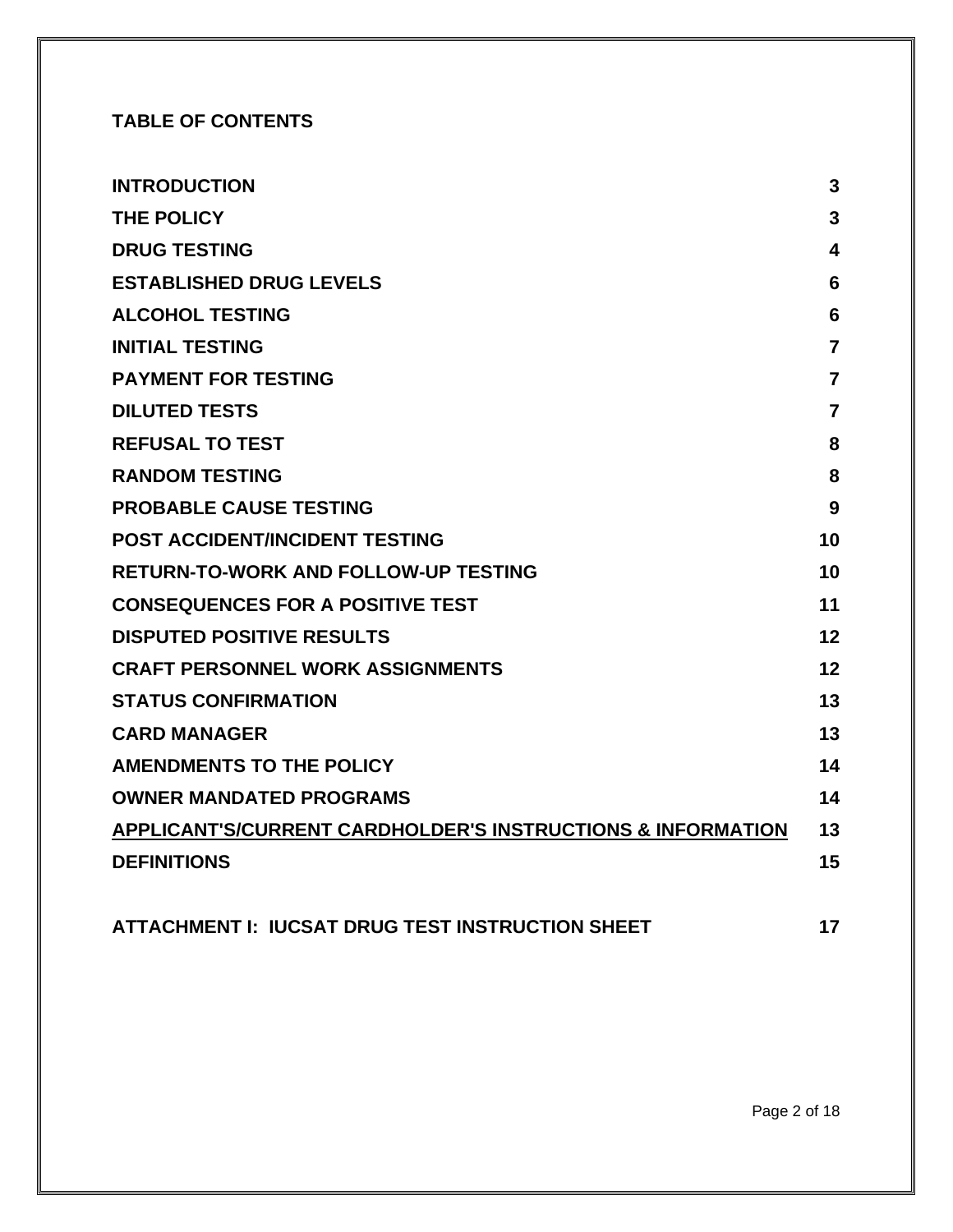## **INDIANA UNION CONSTRUCTION SUBSTANCE ABUSE TRUST**

#### **INTRODUCTION**

The labor and management representatives of Indiana Union Construction Industry Substance Abuse Trust have formed an alliance to address the problems caused by drug and alcohol abuse. The alliance, representing both Labor and Management, has created the Indiana Union Construction Industry Substance Abuse Trust (IUCSAT), an industry wide program affecting the union construction industry in Indiana. The purpose of this program is to provide a vehicle to help establish and maintain a workplace free of the destructive effects caused by the use of drugs and alcohol. The activities of the program are not intended to interfere with normal practices of the unions or management. IUCSAT recognizes its responsibility to communicate with and educate its participants relative to this policy and the harmful effects of drugs and alcohol in our society and workplace. IUCSAT also recognizes the need to provide a program of assistance to those persons for whom drugs or alcohol may be causing problems. Finally, while not wishing to violate the rights or invade the privacy of any participant, IUCSAT will work to detect those participants who are unable or unwilling to conform to the guidelines outlined in the IUCSAT Drug Testing Program. This program has been established in accordance with federal guidelines for urine collection and confidentiality. In an effort to address the day-to-day operations of the IUCSAT Substance Abuse Program, IUCSAT has contracted with Midwest Toxicology Services, Inc. (hereafter "MTS"), an independent corporation with a history of managing drug testing programs, to serve as the program's Third Party Administrator (hereafter "TPA"). It is the intent of the Indiana Union Construction Industry Substance Abuse Trust to outline the specific duties of the TPA and to govern those activities by serving as advisors to the TPA.

#### **THE POLICY**

Persons who use illegal drugs or abuse alcohol or other controlled substances, on or off their jobs, are likely to be less productive, to be less reliable, to be more frequently absent, and to have other work related problems that can cause increased cost, delays, accidents, injuries, and may damage the health, safety and well-being of other workers on the job. The union construction industry can control and reduce this problem through recognition of the problem, development of a comprehensive policy and program of education and information, promotion of an assistance program, and implementation of fair and respectful drug testing that conforms to federal guidelines for urine collection. All of this is to be done with the utmost confidentiality and respect for the individual.

In order to enhance substance abuse awareness among all those involved, educational seminars and training programs will be offered. The educational seminars will be directed toward education of all participants about the seriousness of the problem of drug and alcohol abuse in this country, and how the use of drugs and alcohol negatively impacts safety, productivity, and the competitive ability of the American workforce. Training of participants who may serve in supervisory positions will be directed towards assisting those participants in identifying problem situations and/or warning signs of impairment, as well as their responsibility to document, intervene and follow up with the troubled individual. These sessions will be offered as ongoing training programs.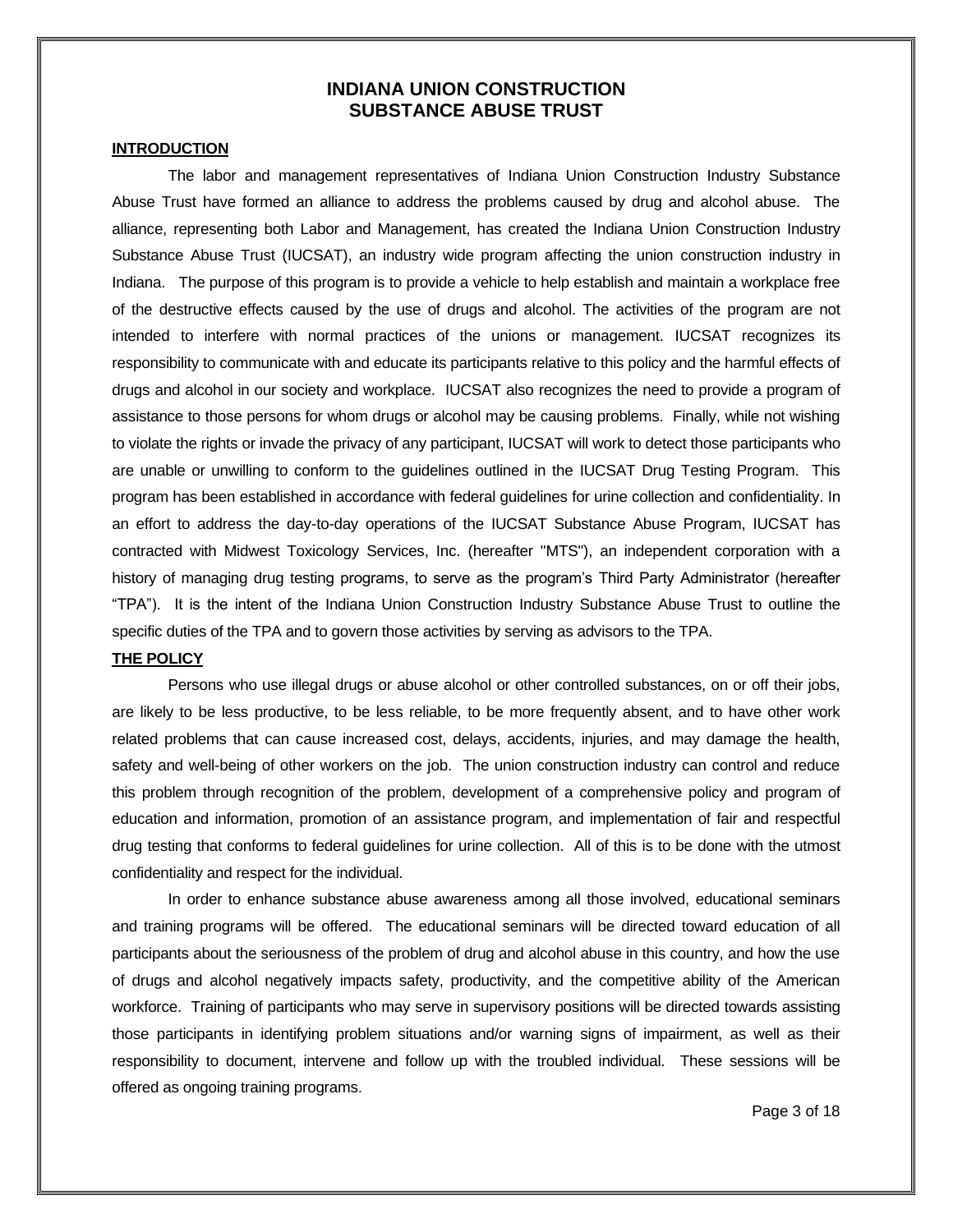IUCSAT encourages all participants troubled by their own or a family member's drug or alcohol abuse to seek professional care and treatment. Early recognition and treatment of alcohol and drug abuse provides the greatest opportunity for successful recovery. IUCSAT sponsors an Employee Assistance Program (EAP) for all participants and their families who need professional guidance in assessing their substance abuse or alcohol-related problem and choosing an appropriate course of treatment. The EAP program is governed by the trustees of the Union Construction Industry Employee Assistance Program. Eligible participants will be referred to an EAP representative as a result of a positive drug test. The content of the discussion with the EAP will be totally protected and confidential. A participant, who seeks the services of the EAP on his/her own, will never have his/her use of the program brought to the attention of IUCSAT or any of its subscribing organizations or participants. Individuals who use the EAP as a consequence of a positive drug test will be subject to the conditions established in the drug-testing portion of this policy.

The EAP provides confidential assistance to participants who are experiencing substance abuse or alcohol-related problems in their own lives, or who have family members with a similar problem that requires attention. The staff of the EAP has knowledge of the level and types of benefits available to IUCSAT participants. Participants can access the services of the EAP through a hotline that is staffed twenty-four (24) hours a day, seven (7) days a week, throughout the entire year. Participants calling the EAP hotline are put in touch with a counselor who will conduct a professional assessment and may meet with them to further assess the nature of the problem in order to provide the best and most appropriate level of care. The EAP is staffed by certified and credentialed human services professionals who are sensitive to the needs of the individual. Individuals who take the initiative to contact the EAP for assistance do so with the assurance that their calls will be treated respectfully and confidentially. The direct services provided by the EAP are sponsored by IUCSAT.

In compliance with Public Law 100-690 (The Drug-Free Workplace Act), any participant who is convicted of a drug or alcohol violation occurring in the workplace and who is employed by an IUCSAT affiliated employer must report this information, in writing, to his/her immediate supervisor no later than five (5) days after such conviction. The supervisor must report this information immediately to the funding agency, if applicable.

Test records for participants that have not tested for the program in the previous five (5) years will be routinely purged from the program. If that participant returns to the program, they will be required to take an initial test as described in this policy.

#### **DRUG TESTING**

As directed by IUCSAT, the Third Party Administrator ("TPA") will provide an identification card to each participant, which will be used to check the participant's status with the program. A participant's status will either be "available or "not available" based on the determination of the TPA through data received from the laboratory, MRO and/or SAP. IUCSAT shall not assume nor bear any liability or responsibility for the testing, the results, the certification or anything related to the foregoing. To implement an appropriate and acceptable program, IUCSAT has adopted five (5) safeguards that reflect the standards established by the U.S. Department of Health and Human Services (DHHS) and the Substance Abuse and Mental Health

Page 4 of 18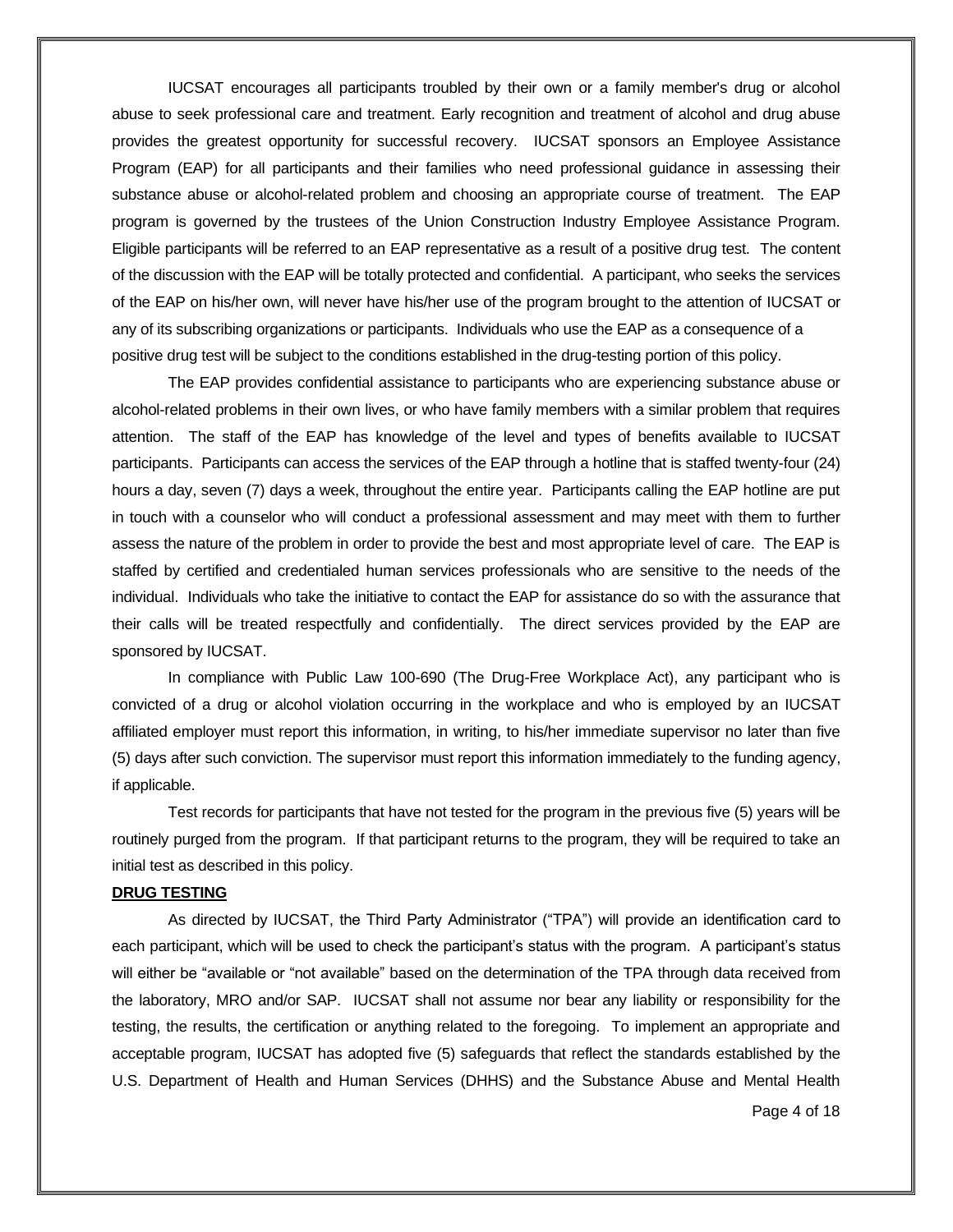Services Administration (SAMSHA) for testing mandated by the Department of Transportation regulated entities. Those safeguards are as follows:

- 1) The integrity of collected urine specimens will be insured by utilization of standardized collection procedure. Specimen collections will be conducted in accordance with applicable state and federal laws and will use the same general procedures set for in the DOT specimen collection guidelines mandated by CFR Part 40 'Procedures for Transportation Workplace Drug and Alcohol Testing Programs' **unless noted otherwise in this policy**. A non-federal chain of custody will be used for all collections. A split collection is preferred but not mandatory, a collector can accept a single collection if the employees does not have enough specimen for a split specimen. If an employee provides an unacceptable specimen (ex. temperature out-of-range, unusual physical characteristics, etc.), the unacceptable specimen will be discarded and **WILL NOT** be sent to the lab for testing. A second collection performed under direct observation will be required and this specimen is the only specimen that will be sent to the laboratory for testing. If an employee is physically unable to provide a urine specimen for testing, another testing method can be utilized if approved by the third party administrator and MRO (Medical Review Officer).
- 2) Testing will be conducted by carefully selected accredited labs that have also obtained and retained DHHS certification.
- 3) All tests that screen positive must be confirmed by gas chromatography/mass spectrometry (GC/MS). GC/MS confirmation is the state-of-the-art drug testing technology, providing a fingerprint of the detected drug.
- 4) A Medical Review Officer (MRO) will review all drug tests prior to certification of a final result. The MRO is a physician with specialty training and expertise in substance abuse and drug testing. The MRO will review all test results to insure that proper procedure, protocol, and reporting is done. The MRO will interview the person with positive test results by telephone to assess whether any plausible explanation exists for the drug test positive. If no verifiable explanation exists for the positive drug test, the MRO will take appropriate steps to invalidate the employee's certification card. All persons who have tested positive must have their return to work cleared by the Substance Abuse Professional (SAP).
- 5) All drug test positive samples will be frozen and retained in a locked facility at the testing laboratory for one year. The retained urine samples will be available should the results of that test be disputed or should arbitration or litigation arise out of the actions taken because of the test results.

Individuals subject to this policy continue to have access to the usual protections provided as a part of their union membership and/or as members of bargaining units covered by collective bargaining agreements. Such individuals may request that a union representative be available or present prior to any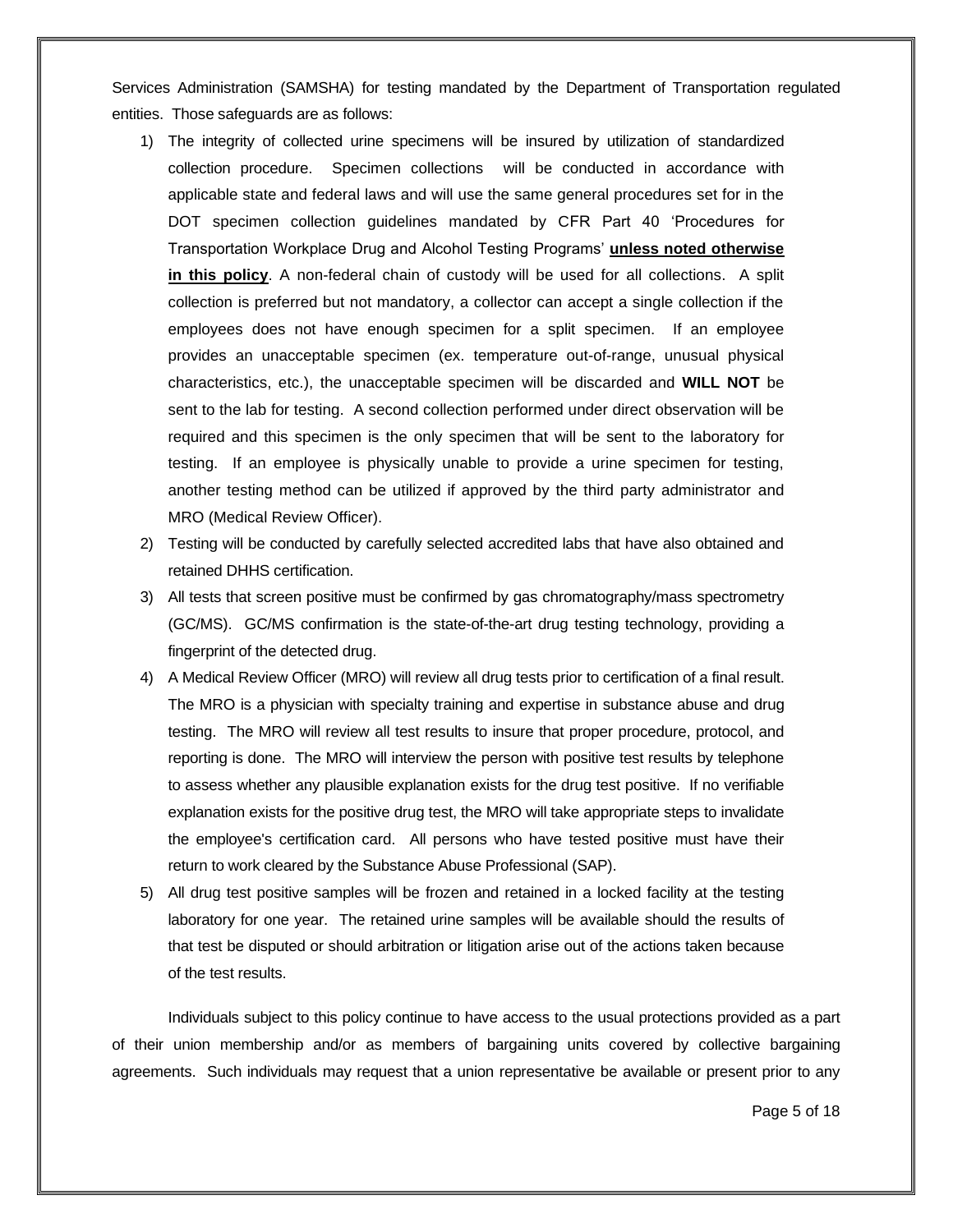action taken by an employer, if any, at any stage of the policy and its administration. If an individual is aggrieved by any action taken under this Drug Policy and his/her complaint cannot be resolved, the complaint may, if the individual or Union requests, be referred as grievance under the grievance and arbitration provisions of the individual's collective bargaining agreement. In the event the matter is referred to arbitration, the arbitrator shall be bound substantively by the provisions of this Drug Policy.

Any information related to an employee's drug or alcohol test results will not be disclosed to any parties unless the employee gives written permission to release the information; the information is released as evidence in an arbitration hearing, administrative proceeding, or legal action; or the information is released as part of a governmental investigation.

As a further protection to the five (5) listed safeguards and the representation described above, the TPA will monitor the laboratory for continued SAMHSA certification. The IUCSAT Drug-Testing Program will test for the following drugs at the established cut-off levels listed:

| Drug                        | <b>Screening Levels</b> | <b>Confirmation Levels</b> |
|-----------------------------|-------------------------|----------------------------|
|                             | nq/ml                   | nq/ml                      |
|                             |                         |                            |
| Amphetamines                |                         |                            |
| Amphetamine                 | 500                     | 250                        |
| Methamphetamine             | 500                     | 250                        |
| Ecstasy (MDMA, MDA)         | 500                     | 250                        |
|                             |                         |                            |
| <b>Cocaine Metabolites</b>  | 150                     | 100                        |
|                             |                         |                            |
| PCP-Phencyclidine           | 25                      | 25                         |
|                             |                         |                            |
| <b>Opioid Metabolites</b>   |                         |                            |
| 6-Acetylmorphine            | 10                      | 10                         |
| Codeine & Morphine          | 2000                    | 2000                       |
| Hydrocodone & Hydromorphone | 300                     | 100                        |
| Oxycodone & Oxymorphone     | 100                     | 100                        |
|                             |                         |                            |
| Marijuana Metabolites       | 50                      | 15                         |
|                             |                         |                            |
| <b>Barbiturates</b>         | 300                     | 200                        |
|                             |                         |                            |
| Benzodiazepine              | 300                     | 300                        |
|                             |                         |                            |
| Methadone                   | 300                     | 300                        |
|                             |                         |                            |
| Propoxyphene                | 300                     | 300                        |
|                             |                         |                            |
| Alcohol                     | <b>Breathalyzer</b>     | .04 BAC                    |

In the event that the U.S. Department of Transportation expands its list of drugs for which testing is required or modifies or adjusts the test thresholds, IUCSAT or the "TPA", reserves the right to begin testing immediately for those additional drugs and/or any modified testing levels. IUCSAT will notify all participating unions of any modified testing.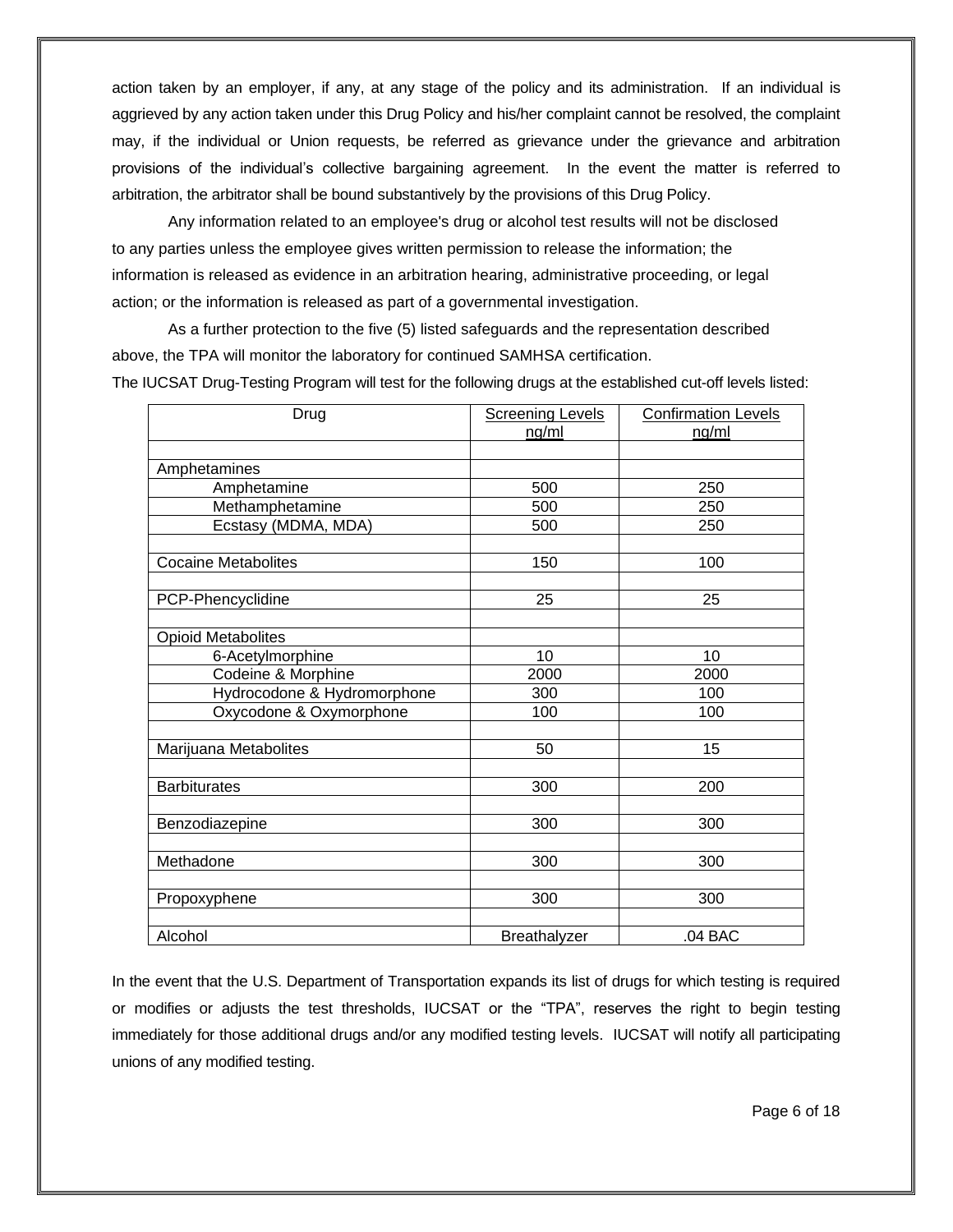#### **ALCOHOL TESTING**

Alcohol testing is required for probable cause, post accident/incident, and in immediate random testing situations.

Alcohol tests, when required, will be conducted by a trained Breath Alcohol Technician (BAT) if possible. Screening tests may be done using an evidential breath-testing device (EBT) or non-evidential screening device approved by the National Highway Traffic Safety Administration. Confirmatory tests will be done using an evidential breath-testing device. If it is not possible to test using the breath, then a blood draw may be performed.

The employee shall follow all instructions given by the testing technician If an initial (screening) breath alcohol test result has an alcohol concentration (BAC) of less than 0.02, no further testing is authorized. Any initial test indicating a BAC of .02 or greater will be confirmed on an EBT operated by a BAT. The confirmation test will be performed no sooner than fifteen (15) minutes and no later than thirty (30) minutes following the completion of the initial test**.** 

In the event the confirmation test indicates a BAC of .020 to .039, the employee shall be removed from the worksite for twenty- four (24) hours or until his/her next scheduled work shift, whichever is longer. Any confirmation test with a result of a BAC of .04 or greater is considered to be positive and will require the immediate removal of the employee from the worksite. The consequences for a positive alcohol test are covered in the "Consequences of a Positive Test" section of this policy. All alcohol tests shall be performed only while the employee is considered on duty.

#### **INITIAL TESTING**

Prospective employees and actual employees of IUCSAT affiliated employers will be subject to the IUCSAT Substance Abuse Program. All employees will be instructed to report and provide a urine sample at an approved collection site within a time period of 3 days. These individuals will be directed by their employer or union representative (who may ask them to contact the plan's Third Party Administrator) to report to a specified and/or approved collection site location. These collection sites will have on-hand collection kits, chain-of-custody forms, and all other necessary supplies.

#### **PAYMENT FOR TESTING:**

The cost of the initial test will be borne by the program. The issue of payment for the employee's time will be categorized as follows:

- 1) Any new union member seeking an initial test, where the test becomes a condition of employment, will not be paid for their time in securing the initial test.
- 2) Anyone who has a current status with MICCS or reciprocal program will not require an initial test. A current valid MICCS card or reciprocal card will serve as their initial test.
- 3) All current employees, who do not currently hold a card from a recognized program, will not be paid for the time necessary to secure initial testing.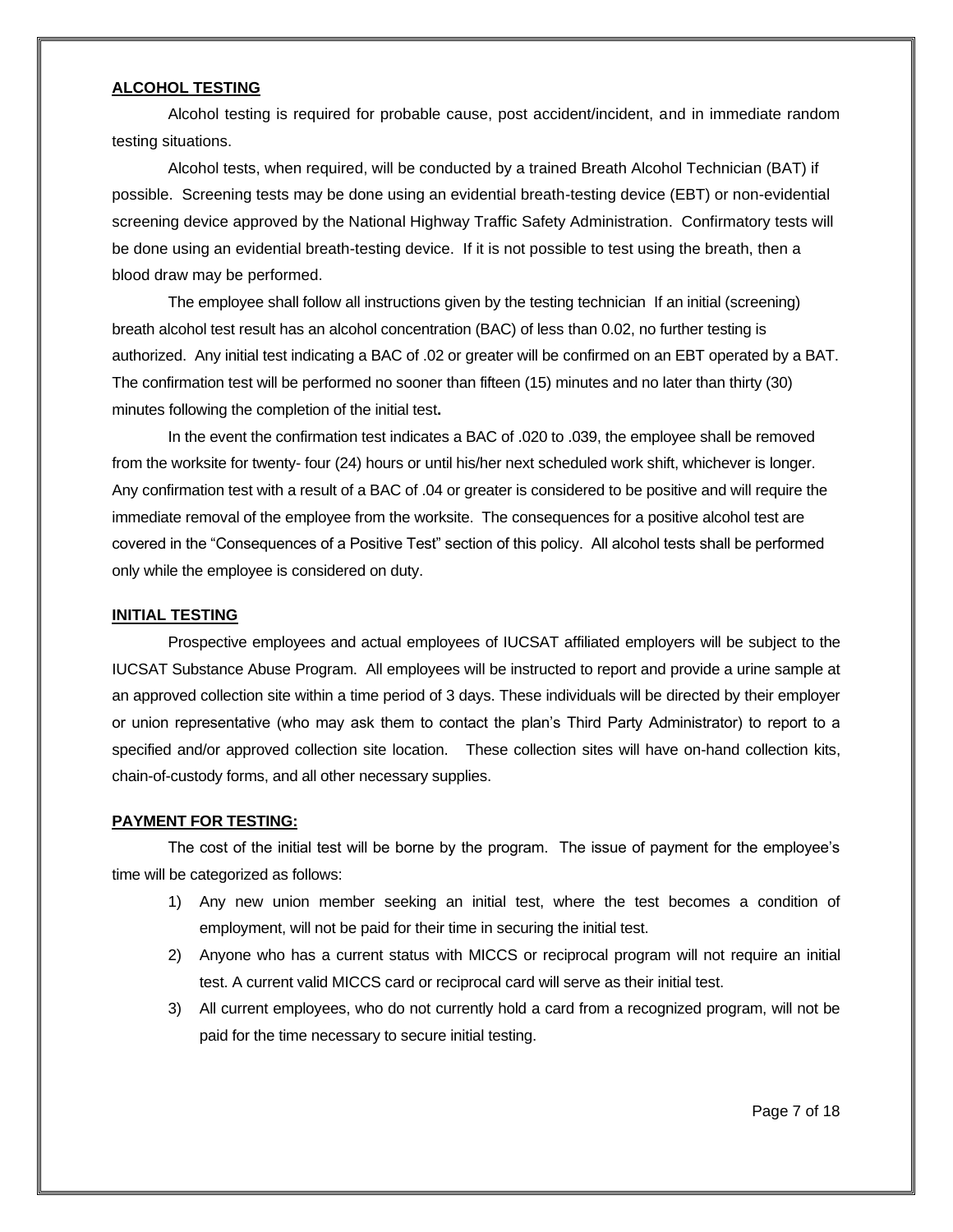4) Employees will be paid a \$25.00 stipend by the program for the time necessary to secure all subsequent random testing required by the program. It is understood that such testing will occur on the employee's time.

#### **DILUTED TESTS**

An employee providing a diluted specimen will be required to return to a collection site within twentyfour (24) hours to provide a second specimen, on his/her own time. Employees should refrain from excessive consumption of fluids prior to the retest. No adverse action or discipline shall be taken against any employee on the basis of a first diluted specimen. A second diluted specimen, without a valid medical reason, will be treated as equivalent to a confirmed positive test.

#### **REFUSAL TO TEST**

A refusal to test would include any of the following situations:

- 1) Failure to submit to a test required by the IUCSAT Policy. This includes failing to appear for a test after being directed to do so or remain at the testing site until the testing process is completed.
- 2) Failure to provide a urine, breath, or blood specimen within required time frames may be considered a refusal. If an employee cannot provide a sufficient quantity of urine or breath, he/she will be directed to be evaluated by an approved physician. The physician will provide his findings to the MRO who will make a final result determination. If the MRO cannot verify a legitimate medical explanation for the inability to provide a specimen (either breath or urine), it will be considered a refusal to test.
- 3) Failure to cooperate with any part of the testing process and/or conduct that would obstruct the proper administration of a test. (e.g., refusing to empty pockets when so directed by the collector, behave in a confrontational way that disrupts the collection process).
- 4) In an observed collection event, refusing to follow the observer's instruction to raise and lower clothing to determine if a prosthetic or other device that could be used to interfere with the collection process is present.
- 5) The discovery that the employee possesses or is wearing a prosthetic or any other device that could be used to substitute a urine sample or interfere with the collection process.
- 6) A report from the MRO that the employee has a verified adulterated or substituted test result.
- 7) The use or possession of a counterfeit drug card will be recorded as having received a confirmed positive test.

In addition, the employee shall be subject to employer discipline, up to and including discharge, subject to the representation language included on page 5 of this policy.

#### **RANDOM TESTING**

After the individual's successful completion of the initial drug test, he/she will be placed in the Random Pool, where he or she will remain for future selection, to be notified via mail to report to an approved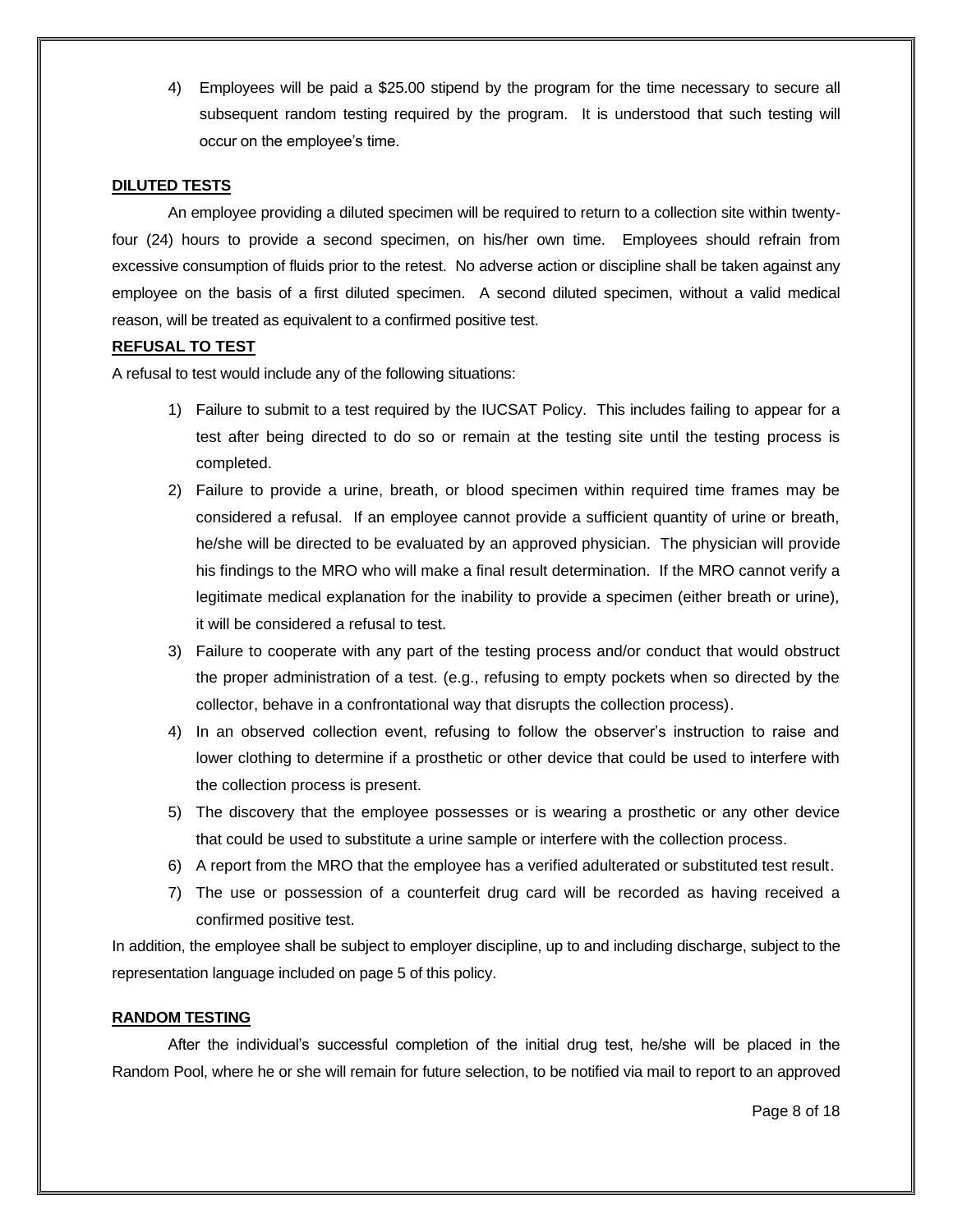collection site for an at-random drug test when selected. The individual selected for an at-random drug test will be selected anonymously, from a computerized selection program. Five percent (5%) of the workforce will be selected for random testing each month.

Employee participants will be required to report to an approved collection site within 10 days (example - if random letter is dated March 5th, the member will be required to test on or before March 14th) from the date of the random notice for testing in order to maintain their IUCSAT identification card and status. Participating employees in the program will be re-entered into the random pool for re-selection. No participant will be placed in the random pool more than twice in one 12-month period. All participants will be selected for a random test at least once every two years.

If a participant does not provide a sample at an approved collection site within 10 days, his/her status in the IUCSAT Substance Abuse Program will be deemed "Not Available." Participants who fail to report for a random test should contact the TPA. If a participant does not report for a random test because he did not receive the notice to do so AND it is the first time the participant has failed to report, the TPA will allow the participant to take the test without reporting to an SAP for further review. However, once the "first strike clause" has been utilized, participants who fail to report for a random test will need to report to a SAP for review and instructions on how to remove the "Not Available" status from their card. If a participant's "first strike clause" is due to military obligations it will be waived.

#### **PROBABLE CAUSE**

 An employee may be tested for drugs if a reasonable suspicion exists that the employee is affected by drugs and may pose a danger to the employee and others in their job performance. Such employees may request that a union representative be available or present prior to any action taken by an employer, if any, at any stage of the policy and its administration. If an employee is aggrieved by any action taken under this Drug Policy and his/her complaint cannot be resolved, the complaint may, if the employee or Union requests, be referred as grievance under the grievance and arbitration provisions of the employee's collective bargaining agreement. In the event the matter is referred to arbitration, the arbitrator shall be bound substantively by the provisions of this Drug Policy.

A determination of probable cause (either for drugs or alcohol) must be based on specific contemporaneous observations, made by a supervisor, concerning the appearance, behavior, speech and/or body odors of an employee. Such observations must be documented and a copy of all documentation shall be furnished to the employee.

The decision to test must be based on a reasonable and articulate belief that the employee is using a prohibited drug on the basis of specific contemporaneous physical, behavioral or performance indicators of probable drug or alcohol use, whenever possible. In order to make a determination of probable cause, a supervisor must have completed training on the effects of alcohol and controlled substances usage. Such training shall cover the physical, behavioral, speech and performance indicators of probable alcohol misuse and use of controlled substances and shall be conducted by a qualified instructor.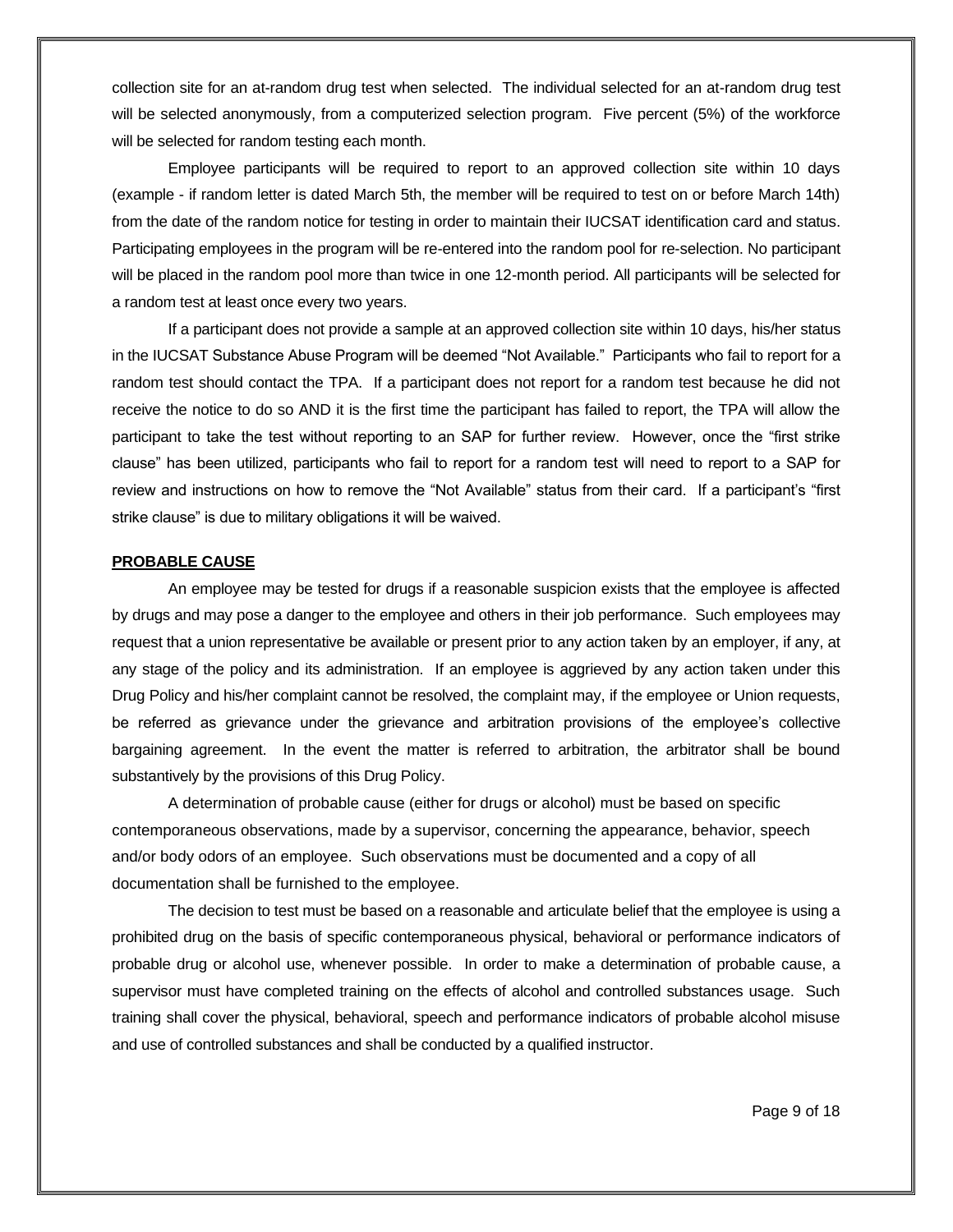Refusal to take the test for any of the described reasons, or failure to sign those forms necessary for testing, review by the MRO, and result reporting, are all grounds for the non-issuance of a IUCSAT card or its revocation and may result in the employed individual being disciplined up to and including discharge by his/her IUCSAT affiliated employer. All IUCSAT affiliated employers have agreed that for those individuals who are members of/represented by IUCSAT affiliated local unions and who, as a result of drug testing for probable cause, lose time from work while awaiting the drug test results, and who are found to be negative or below the established levels of prohibited substance in their specimen, shall be reimbursed at their applicable rate of pay for lost time from work by the employee's respective employer. Other employees of IUCSAT affiliated contractors shall likewise be subject to the same policies.

#### **POST ACCIDENT/INCIDENT TESTING**

It shall be the contractor's responsibility to have employees tested for drugs and alcohol following a work related accident or incident. This includes any event caused by an employee, either directly or indirectly, that results in treatment by a health care provider, or that resulted in damage to property. This would also include any serious near-miss incidents.

The employee is to proceed directly for testing, or as soon as possible, and before the employee returns to the job site. Drug and alcohol testing must be completed within two (2) hours of the accident/incident. If the tests were not able to be completed within two (2) hours, the contractor must still try to complete the tests as soon as possible. The alcohol test should not be done if more than 8 hours has lapsed since the time of the accident and the drug test should not be done if more than 32 hours has lapsed since the time of the accident. The contractor is required to document why a test was not completed within the required time frames.

In instances of post accident/incident or probable cause testing for drugs or alcohol, the employee will be transported to the testing facility by the employer, or be tested at the work site. At the option of the employer, the employee may be suspended pending the test result. In the event a negative test result is reported, the employee shall be compensated for all lost time.

When an employee is injured in a qualifying accident, priority must be given to the employee's medical treatment before any consideration is given to collecting a specimen for testing.

Such employees may request that a union representative be available or present prior to any action taken by an employer, if any, at any stage of the policy and its administration. If an employee is aggrieved by any action taken under this Drug Policy and his/her complaint cannot be resolved, the complaint may, if the employee or Union requests, be referred as grievance under the grievance and arbitration provisions of the employee's collective bargaining agreement. In the event the matter is referred to arbitration, the arbitrator shall be bound substantively by the provisions of this Drug Policy.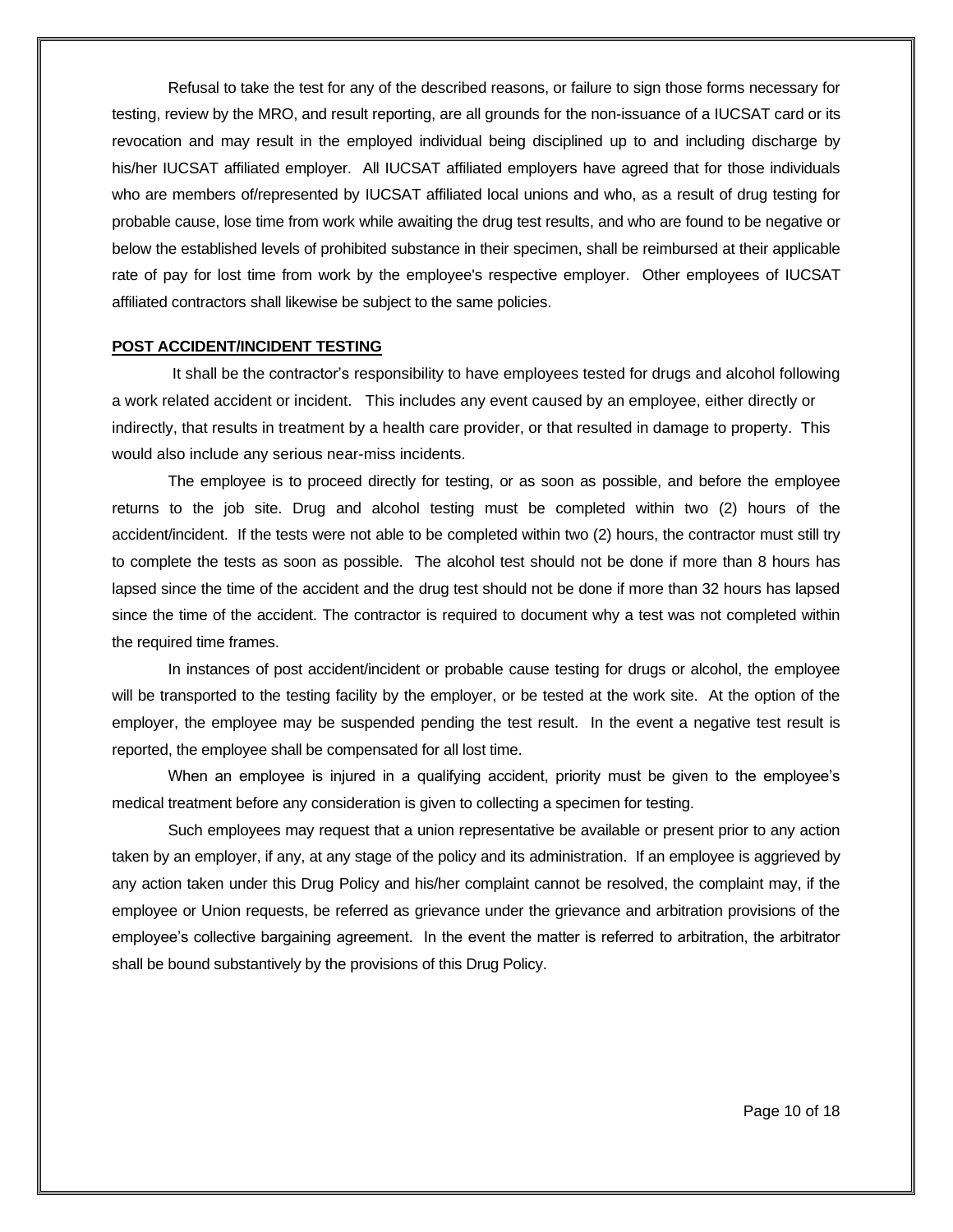## **RETURN-TO-WORK AND FOLLOW-UP TESTING**

Any employee returning to work after an absence of any duration for a positive test result and/or counseling/rehabilitation/treatment purposes must satisfactorily pass a drug screen to be eligible to work. Follow up tests will be required for a minimum of 12 months after an employee returns to work from a positive test result and/or counseling/rehabilitation/treatment and the time could be longer if recommended by the SAP. The employee will be subject to not less than three (3) unannounced follow-up tests. Three (3) follow up tests is the minimum number required and the SAP may recommend more than three (3). The TPA will schedule any unannounced tests under this policy. The TPA will give the employee notice of such unannounced tests by phone or mail. The employee must take the test within twenty-four (24) hours after receiving notice; if not the employee will be considered to have failed the test. The length of time to complete follow-up tests may be extended by the policy coordinator for any of the following situations:

- 1) The employee becomes non-compliant for failure to report timely for a follow-up test.
- 2) The employee is working out of the area and unable to do follow-ups while out of the area.
- 3) The employee does not report to test within 24 hours of notice to test.
- 4) If a follow-up test is dilute, the employee will be required to re-test. Under these circumstances the initial diluted test will not count as one of the required follow-up tests.
- 5) If alcohol tests are required for follow-up testing the SAP will require the employee to sign appropriate releases for the monitoring of the alcohol follow-up through his/her employer for the duration of follow-up testing.

Failure to complete a requested follow-up test in a timely manner would result in a "not available" status. To regain an "available status" the individual would be required to go back to the EAP for instructions.

## **CONSEQUENCES FOR A POSITIVE TEST**

- 1) In the case of a confirmed positive drug or alcohol test, the TPA will be notified that the employee's status should be marked "not available." The "N/A" status will be effective after the MRO review process and the final result has been determined to be positive.
- 2) An employee who tests positive for drugs and/or alcohol shall be contacted directly by the Medical Review Officer (MRO). If the MRO confirms the results of the positive test, the MRO will notify the individual that he or she is ineligible for work and will be directed to contact the program's Substance Abuse Professional (SAP) for consultation and review.
- 3) Before returning to work, an employee must (1) complete an evaluation with the program's Substance Abuse Professional provided by the Employee Assistance Program, (2) follow a prescribed treatment or education plan by the program's SAP, (3) have, at a minimum, started the prescribed program, (4) obtain written documentation from the program's SAP verifying fitness for duty, and (5) obtain a negative result on a return-to-work test.
- 4) After returning to work, follow-up tests must be completed as prescribed by the SAP. The SAP will determine the number of follow-up tests. A minimum or three (3) follow-up tests will be required to be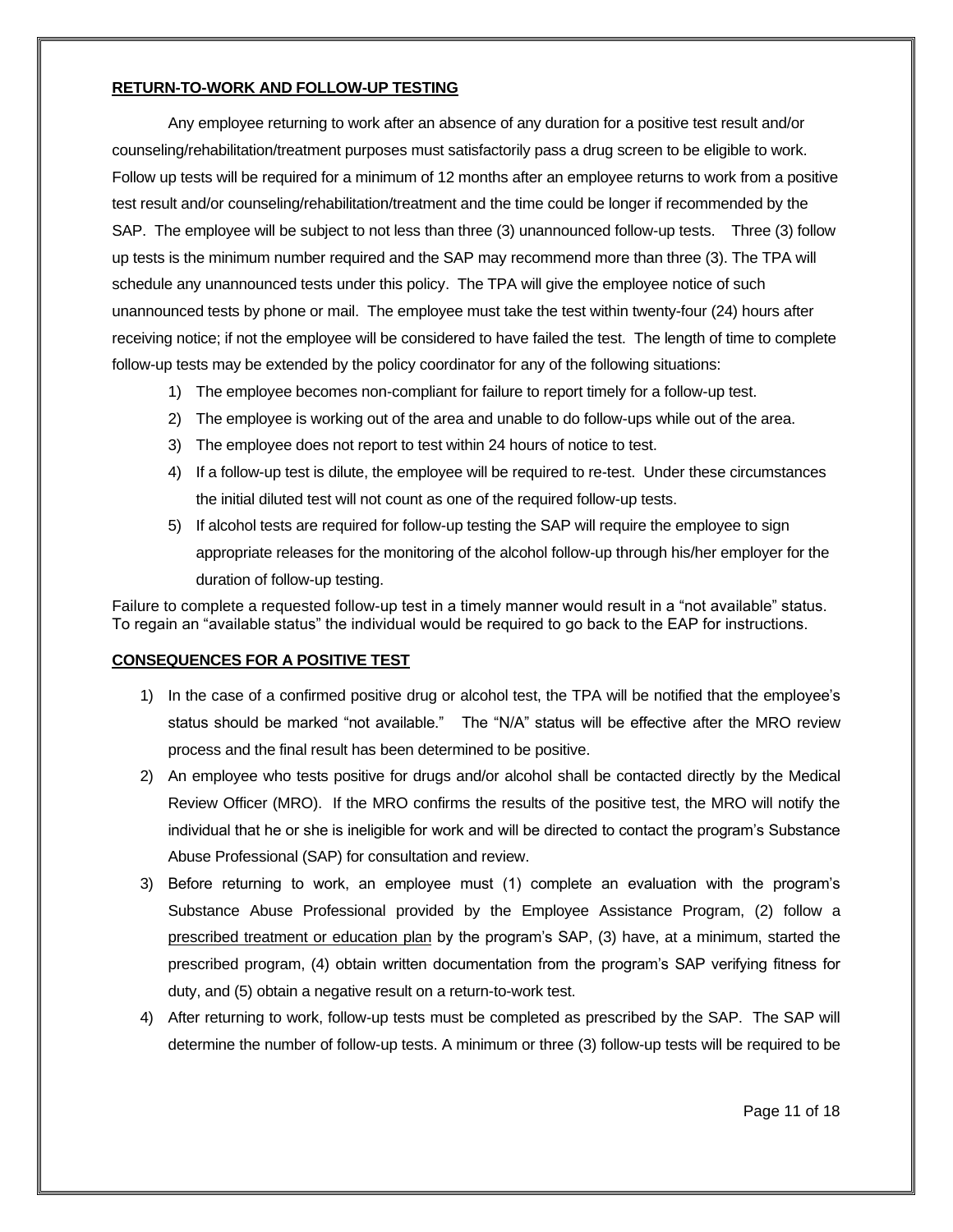completed within 12 months, however, the SAP may recommend more than three follow-up tests and longer than 12 months to complete them.

- 5) A confirmed positive test or a "not available" status will not be the sole basis for termination of employment. Only employees who are in non-compliance with this program may be discharged. For the purposes of this provision, "non-compliance" shall mean one or more of the following: (1) failure to report to the program's Substance Abuse Professional as directed, (2) failure to follow and/or complete a SAP-prescribed treatment program, (3) failure to take a return-to-work or follow up test, or (4) failure to report for a random test request within the required time frame.
- 6) An individual testing positive for a third time in a twelve (12) month period shall be ineligible to retest for one (1) year and his IUCSAT Drug Testing Card shall be invalidated for the same time period. The individual must also complete a SAP-prescribed treatment program before returning to work. For the purposes of this policy, a negative test must occur before any future positive tests will be counted as additional strikes.

## <span id="page-11-0"></span>**DISPUTED POSITIVE RESULTS**

Employees who dispute positive results shall have the right to have his/her split sample, if available, or a portion of the initial sample independently re-tested by a DHHS certified laboratory of his/her choice, at his/her own expense, within ten working days of when he/she was notified of the test results. The split specimen or a portion of the initial sample shall be forwarded under chain-of-custody directly from the laboratory performing the testing to the laboratory selected by the individual. Evaluation of the drug test must be performed by a SAMHSA laboratory approved by the TPA. If the second lab report test reveals a result different from the original laboratory test, then both tests will be cancelled and another drug test will be required to obtain a negative result. Under these circumstances, the affiliated contractor has agreed to reimburse the individual for compensation lost during the period of his/her disciplinary suspension or termination and will reimburse the individual for the cost of the second test.

An employee whose positive test results are confirmed will be referred to the EAP by the MRO. The employee is expected to attend all appointments with the EAP counselor and to follow the counselor's instructions.

#### **CRAFT PERSONNEL WORK ASSIGNMENTS**

IUCSAT maintains the position that all craft personnel are subject to the policy and requirements heretofore listed, including the Drug Test provisions, as provided in their respective collective bargaining agreements*.* To accommodate craft personnel who have never taken an initial drug test for the IUCSAT program and obtained an IUCSAT identification card the following provisions will apply when starting a work assignment. The following accommodation will also be extended to craft personnel who work under heavy highway agreements or individuals who have been working out of the jurisdiction and are dispatched to a building trade job.

1) The employee shall secure a Testing Authorization Form from their union hall or authorized employer representative and report to an approved collection facility for the completion of a drug screen.

Page 12 of 18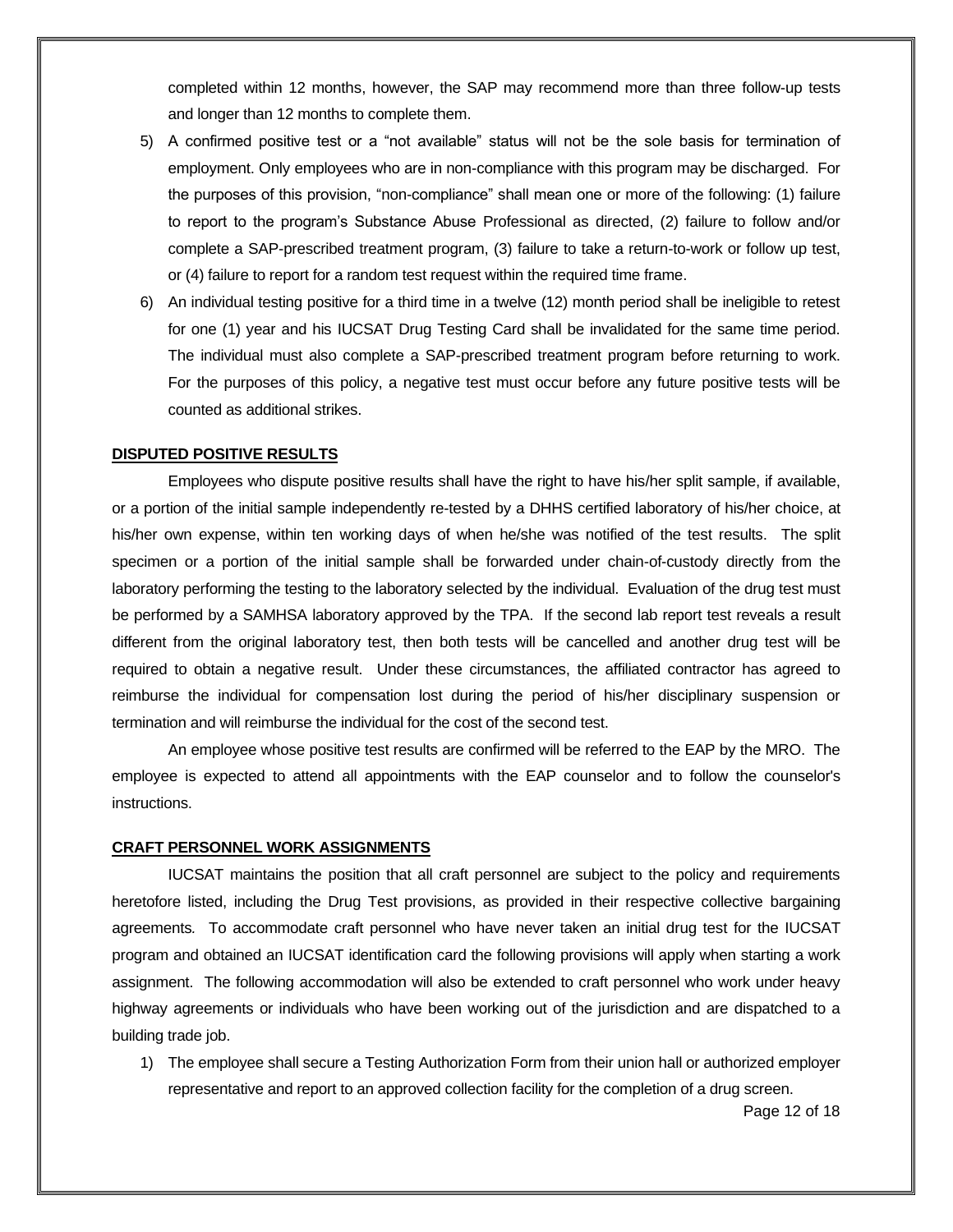- 2) Upon arrival to job location, the employer representative (card manager) shall request of the employee his/her IUCSAT identification card and check Safesite for an "available" card status. If the individual does not posses an IUCSAT card:
	- a. The employee will be requested to secure a card and take an initial drug test within 3 days to comply with the IUCSAT Substance Abuse Policy if one has not been already completed.
	- b. If the employees has taken the drug screen but doesn't have their card, the employee is to provide evidence to the employer of the Chain of Custody form given to him by the collection site.
- 3) The employee will be allowed to work temporarily for the employer pending a receipt of an IUCSAT Identification Card and the status verification of the initial drug screen.
- 4) If the work assignments are consecutive, the employee will be allowed to work for up to a maximum of 7 days in order for the employee to receive his IUCSAT identification card and have the employer card manager verify an "available" card status.
- 5) If the member's work assignment is terminated by his employer before the member's status is verified within the allowable seven days for verification, and is rehired, the member will have to provide the same employer an IUCSAT identification card at the second  $(2^{nd})$  rehiring sign up, and an "available" status. Except in the event that the rehire is less then seven days from the initial hire date, the Craft Personnel, Local and Non-Local, IUCSAT card holders shall accept and understand that should his/her urine test results be reported as positive for any heretofore listed prohibitive substance, his/her employment may be terminated or disciplined without obligation for further compensation by the IUCSAT affiliated employer (contractor). Such termination shall also be subject to the individual's rights under his/her collective bargaining agreement.

#### **STATUS CONFIRMATION**

Participating contractors may verify the status of all IUCSAT participants, who are working, by having their card status verified through Safesite to determine if the employee is "available, "not available", or "not on file" under the IUCSAT program. Under the IUCSAT Substance Abuse Program, Contractors may check card status at any time, but are required to do so, at a minimum, weekly. The TPA will email monthly reports to last known contractors and unions confirming those individuals with a "not available" status.

When an employee's status is not available**,** he/she will be advised to contact the TPA's office to resolve the "not available" status. Once an employee has taken the initial drug test necessary to obtain an IUCSAT Identification Card, the employee shall provide a Chain of Custody form to his/her employer within one day. If the initial test is positive, the employee shall follow the "Consequences for a Positive Test" within the IUCSAT Substance Abuse Policy. This procedure will protect the employee's confidentiality and allow the employer to audit the status of his employees, which may be required by the owner to be submitted monthly.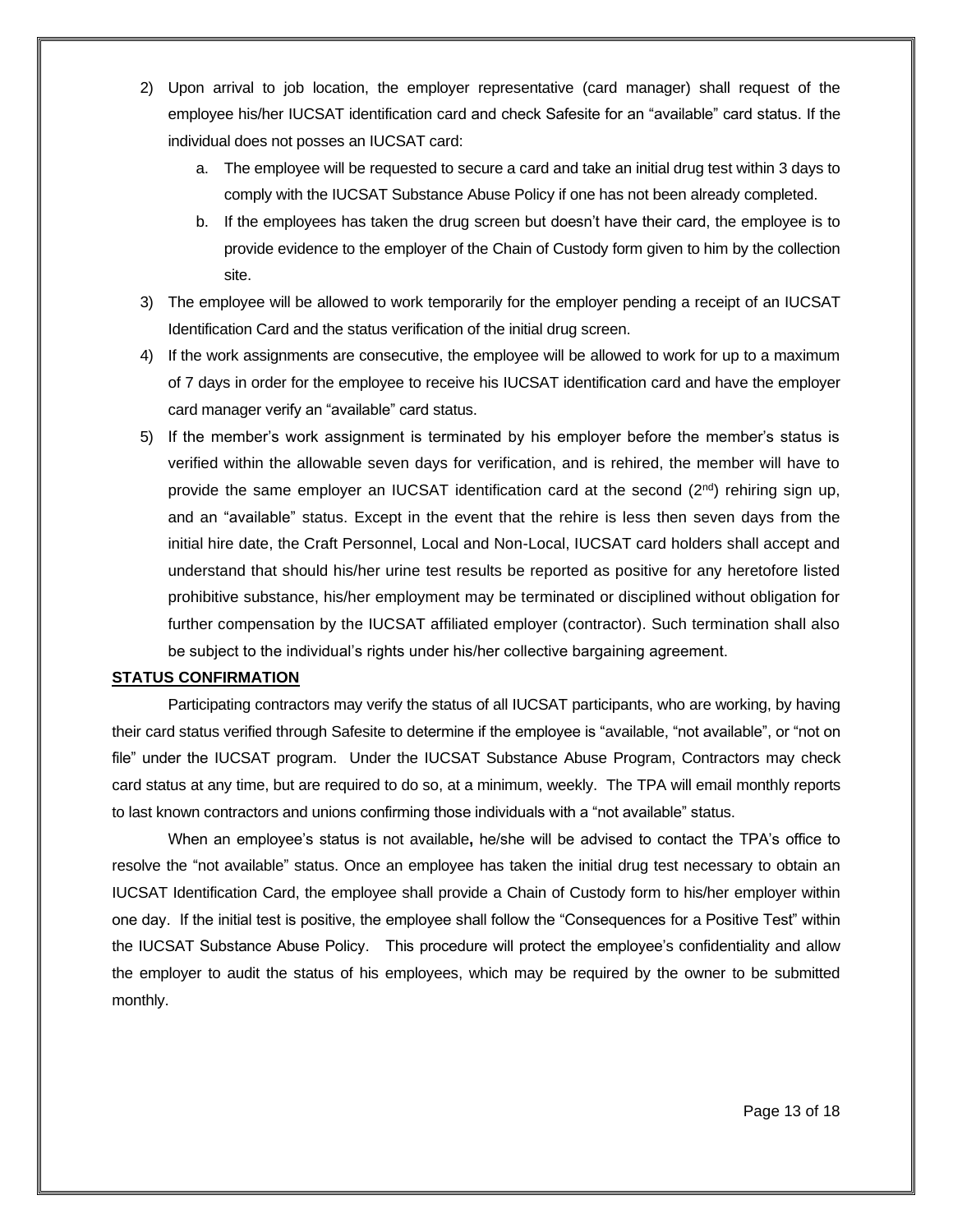### **CARD MANAGER**

Employers/Owners will designate a person as a card manager who will be able to access Safesite to confirm an employee's status through Safesite as (1) not on file, (2) not available, or (3) available.

The card manager shall maintain the strictest confidentiality of the IUCSAT membership. When a member is not in possession of his or her IUCSAT identification card, the card manager may request to use the member's social security number to secure the employee's status if proper consent is given.

#### **AMENDMENTS TO THE POLICY**

The governing body of the IUCSAT Substance Abuse Program and Policy will be the IUCSAT Substance Abuse Committee. The committee will be comprised of three members of labor and three members of management. This group will have the authority to recommend changes to the policy through mutual negotiations. The committee will report any recommendations to the IUCSAT Board of Directors for action to adopt or reject the recommendations.

#### <span id="page-13-0"></span>**OWNER MANDATED PROGRAMS**

In the event that an owner requires additional procedures or specific testing, beyond the scope of the policy, for a particular project, the IUCSAT Substance Abuse Program would be amended to include those provisions for that particular project. Such procedures should never be discriminatory or arbitrary. The additional cost of such testing would be borne by the owner and/or the employer. Any positive test results from owner mandated testing will be reported to the TPA of the IUCSAT Substance Abuse Program.

## **APPLICANT'S/CURRENT CARDHOLDER'S INSTRUCTIONS & INFORMATION**

- 1) The IUCSAT applicant/cardholder will be asked to follow all instruction provided in Attachment I regarding the collection of their specimen.
- 2) Applicants/cardholders who want a hard copy of their results must complete an "Authorization for Release of Results" form. The form must be transmitted to the office of the TPA. The TPA will mail a copy of the results to the applicant following receipt of the form.
- 3) Urine collection process will, in general, follow the DOT published Urine Collection Guidelines.
- 4) If the drug test is for probable cause purposes or post-accident, not pre-employment or random, the supervisor or other company representative will be required to transport the employee to the specimen collection location. A union representative may accompany the employee, if he or she so requests. The accompanying supervisor and union representative will secure safe transportation back to the job site or home following the test.
- 5) The company supervisor shall prepare a report of all of the events, which occurred from the initial observation of probable cause through the testing process and the disposition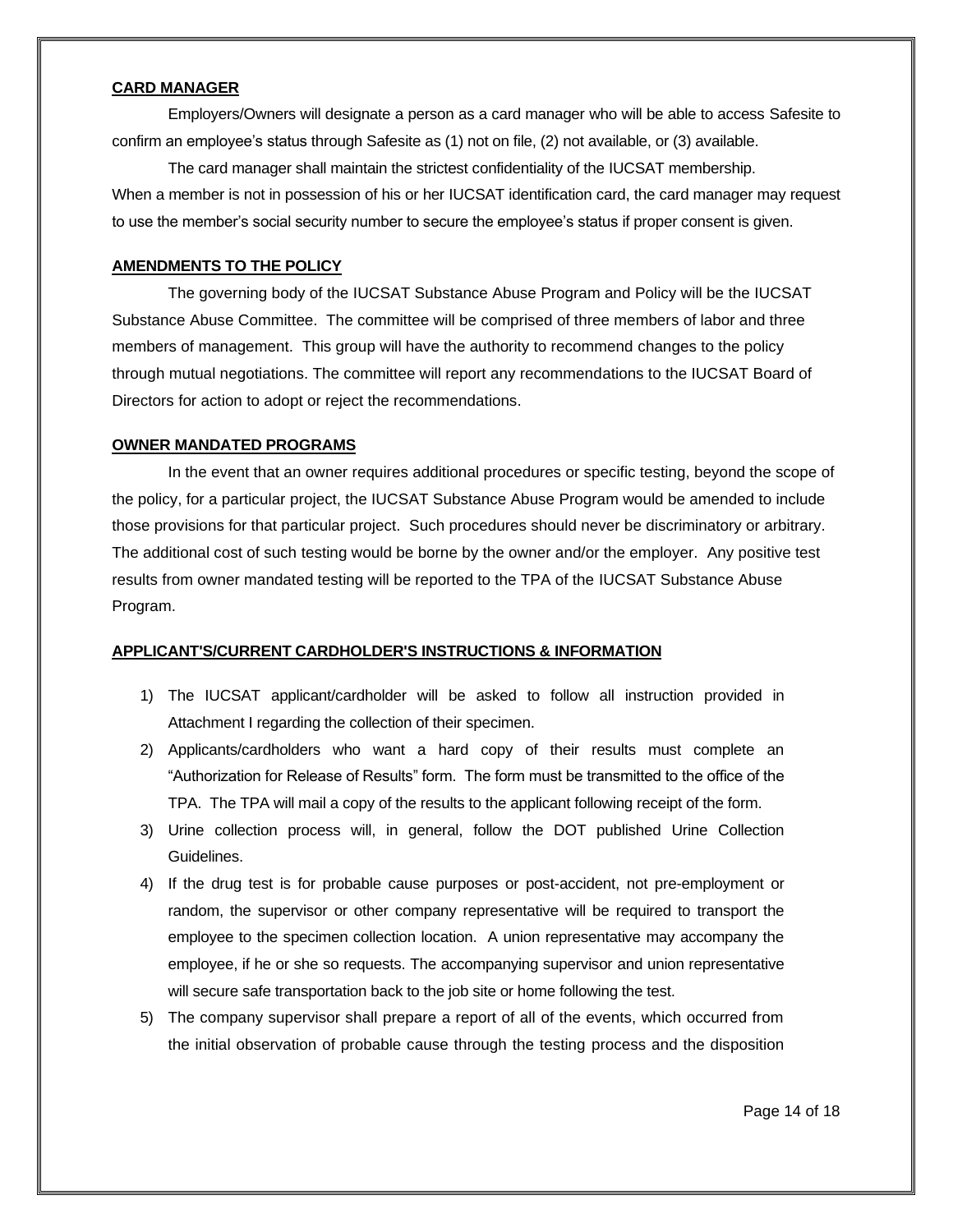of the employee. The report should be sent to his or her immediate supervisor directly following the incident or in any event on the same day.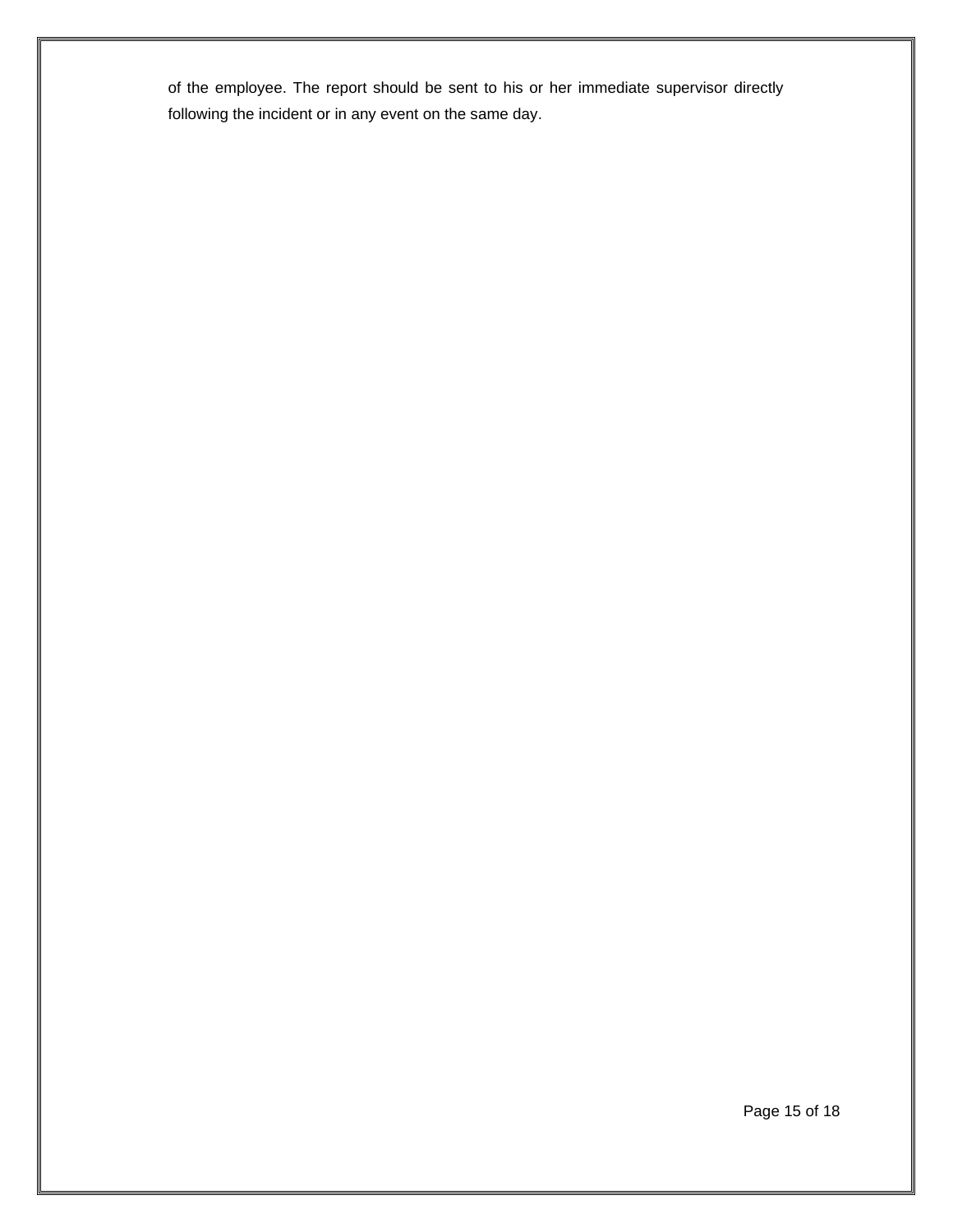# **DEFINITIONS**

## **To ensure common understanding of terms, the following definitions should be consistently used**

**Accredited Laboratory (SAMHSA):** A federally certified laboratory approved by the Department of Health and Human Services (DDHS) for testing of prohibited items and substances.

**Accident/Incident:** An accident/incident is any event that occurs while an employee is working or conducting a contractor's business, whether on or off a job site, either directly or indirectly, and results in treatment by a health care provider, or that resulted in damage to property. This would also include any serious near-miss incidents.

**Adulterated specimen:** Tampering with a test sample by the substitution or addition of other ingredients to mask the presence or use of illegal drugs, resulting in a specimen that contains a substance that is not expected to be present in human urine, or contains a substance expected to be present but is at a concentration so high that it is not consistent with human urine.

**Alcohol screening test:** An analytic procedure to determine whether an employee may have prohibited concentration of alcohol in a breath or saliva specimen.

**Breath Alcohol Technician (BAT)** is an individual who is certified as trained to operate an Evidential Breath Testing device (EBT) and who is proficient in breath-testing procedures.

**Chain of Custody:** The procedures used to document the handling of the urine specimen from the time the employee gives the specimen to the collector until the specimen is destroyed. This program will use a non-regulated custody and control form (CCF) that captures all elements of a Federal Drug Testing Custody and Control Form (CCF).

**Collection site:** A designated place where individuals present themselves for the purpose of providing a specimen of their urine to be analyzed for the presence of controlled substances, or for purposes of providing a saliva or breath sample to be analyzed for alcohol concentration.

**Confirmation Test:** A second test performed by a SAMHSA certified laboratory, on the same sample used for the screen test, which uses the more complex methodology of GC/MS (Gas Chromatography/Mass Spectrometry), that is more precise for the purposes of confirming or refuting screen test results.

**Controlled substances:** Includes all illegal drugs as listed in this policy including controlled substances, look alike drugs, designer drugs, or prescription drugs used by one for whom they were not prescribed, drug paraphernalia, and alcoholic beverages in the personal possession of or being used by an employee on the premises, or while assigned to work off premises.

**Diluted specimen:** A urine specimen with creatinine and specific gravity values that is lower than expected for human urine. A specimen is deemed dilute if the creatinine is less than 20 ml/dl and the specific gravity is less than 1.003.

**Follow-Up Testing:** For a minimum of twelve (12) months after an employee returns to work from a positive test result and/or counseling/rehabilitation/treatment, the employee will be subject to not less than three (3) unannounced follow-up tests. The Third Party Administrator will schedule all follow-up tests under this policy. The employee will be notified of such unannounced tests by mail or phone. The employee must take the test within twenty-four (24) hours after receiving notice; if not the employee will be considered to have failed the test.

**Medical Review Officer:** A licensed physician responsible for receiving laboratory results generated by a substance abuse testing program, who has knowledge of substance abuse disorders, and who has received appropriate medical training to interpret and evaluate an individual's confirmed positive test result together with the individual's medical history and any other relevant biomedical information.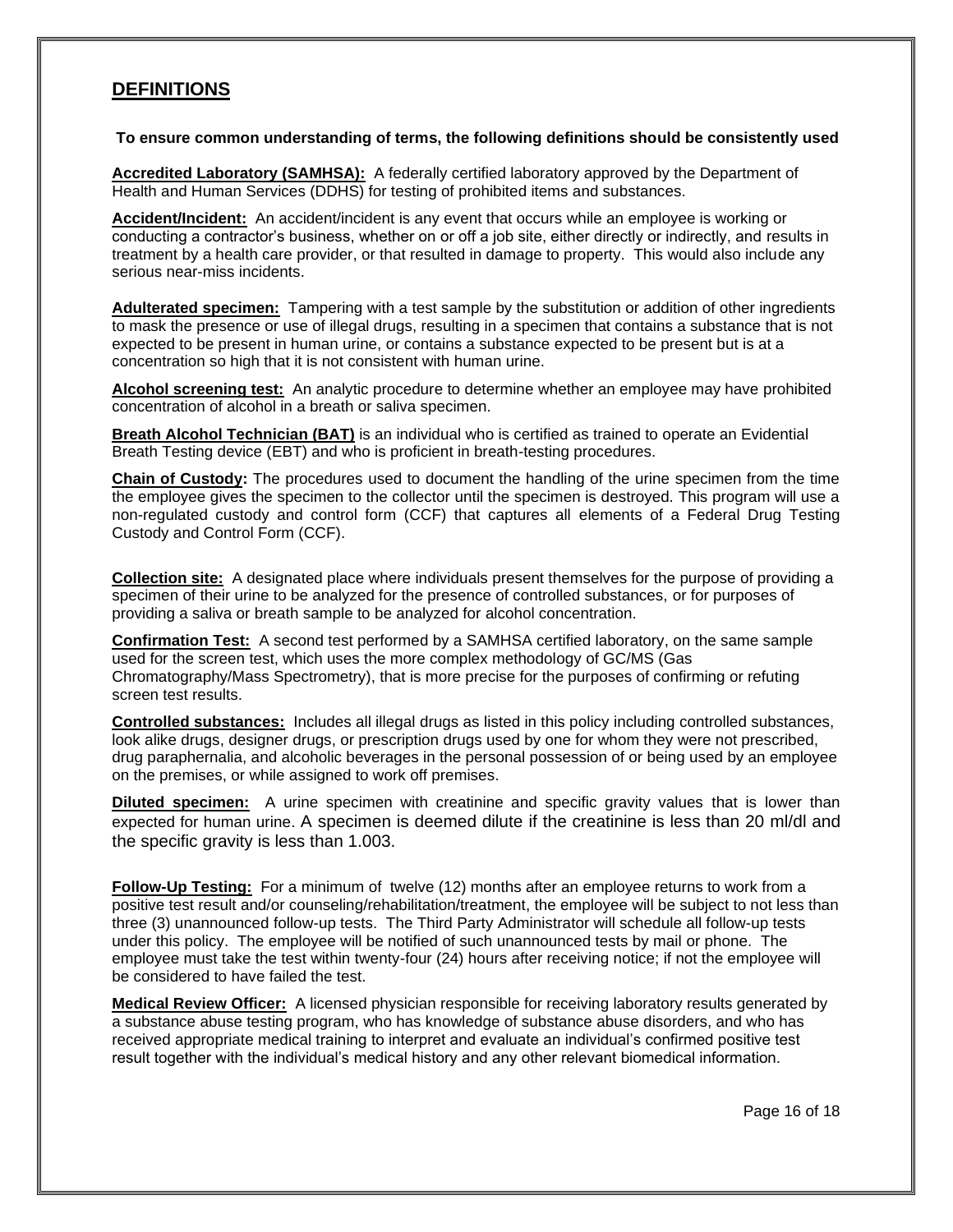**Negative Test:** A negative test is obtained if: (1) the screen test indicated the absence of legal or illegal substance in excess of the screen limit; or, (2) the screen test indicates the presence of legal or illegal substances in excess of the screen limit but the confirming test indicates the absence of legal or illegal substance in excess of the confirmation limits; or, (3) the screen test and confirmation test indicated the presence of a legal or illegal substance(s) in excess of the limits but the donor had a valid medical reason for the substance being detected in the specimen.

**Positive Alcohol Test:** A positive alcohol test is obtained when an employee's confirmatory test result reads 0.04% BrAC or higher.

**Positive Drug Test:** A positive test result is obtained if the result indicates the presence of an illegal substance that meets or exceeds the confirmation limits listed in this policy, as verified by a Medical Review Officer (MRO), and the MRO has determined that the test results do not stem from use of prescription medicines, over the counter medicines, food, or any cause other than the use of illegal substances. This would also include the illegal use of prescription drugs.

**Probable Cause/Reasonable Cause:** Probable Cause/Reasonable Cause testing may be based upon such things as: (a.) Specific, contemporaneous, articulable observations concerning the appearance, behavior, speech, or body odors of the employee, including observation of drug use, drug possession, or possession of drug paraphernalia, physical signs or symptoms of being under the influence of a drug or alcohol, and signs and symptoms of chronic and/or withdrawal effects of drugs; (b.) A pattern of abnormal or erratic behavior as evidenced by the employee's work time actions, appearance, or conduct; (c.) Arrest for drug-related offense while at the worksite or in company vehicle; (d.) Newly discovered evidence that the employee has tampered with a prior drug test.

**Random Testing:** An unannounced, unscheduled test if, pursuant to an objective method for random selection of employees to be tested. The selection must be truly random without discrimination or arbitrary selection.

**Refusal to Test:** It is considered a refusal to test if the employee adulterated and/or substituted or refused to provide a urine specimen, or if the employee failed to appear for testing within a reasonable time, or to remain at the testing site until testing process is complete, or if the employee failed to provide a sufficient amount of urine without a medical reason, and/or failed to undergo an MRO directed medical evaluation for such a reason. Failure to cooperate with any part of the testing process, including the use of abusive language or behaving in a threatening manner, or behaving in a confrontational way that disrupts the testing procedure, shall also be considered a refusal to test. A refusal to test will be treated as a positive test.

**Return to Work Test:** Any employee returning to work after an absence of any duration for a positive test result and/or counseling/rehabilitation/treatment purposes must satisfactorily pass a drug screen to be eligible to work.

**Substance Abuse Professional (SAP):** A person who provides substance abuse evaluations on employees who have tested positive or refused to test in violation of this program's policy and makes recommendations concerning education, treatment, follow-up testing, and aftercare. A SAP must hold one of the following credentials: A licensed physician (Medical Doctor or Doctor of Osteopathy), a licensed or certified psychologist, a licensed or certified social worker, a licensed or certified employee assistance professional, a state licensed or certified marriage and family therapist, a licensed or certified mental health counselor, an alcohol and drug abuse counselor certified by the National Association of Alcoholism and Drug Abuse Counselors Certification Commission (NAADAC) or by the International Certification Reciprocity Consortium/Alcohol & Other Drug Abuse (ICRC) or by the National Board of Certified Counselors, Inc. and Affiliates/Master Addiction Counselor (NBCC), or any additional licensed or certified professional as approved by the federal government for compliance with the Department of Transportation's substance abuse program. All must have knowledge of and clinical experience in the diagnosis and treatment of alcohol and controlled substances-related disorders.

**Substituted Specimen**: A specimen with creatinine and specific gravity values that are so diminished that they are not consistent with human urine.